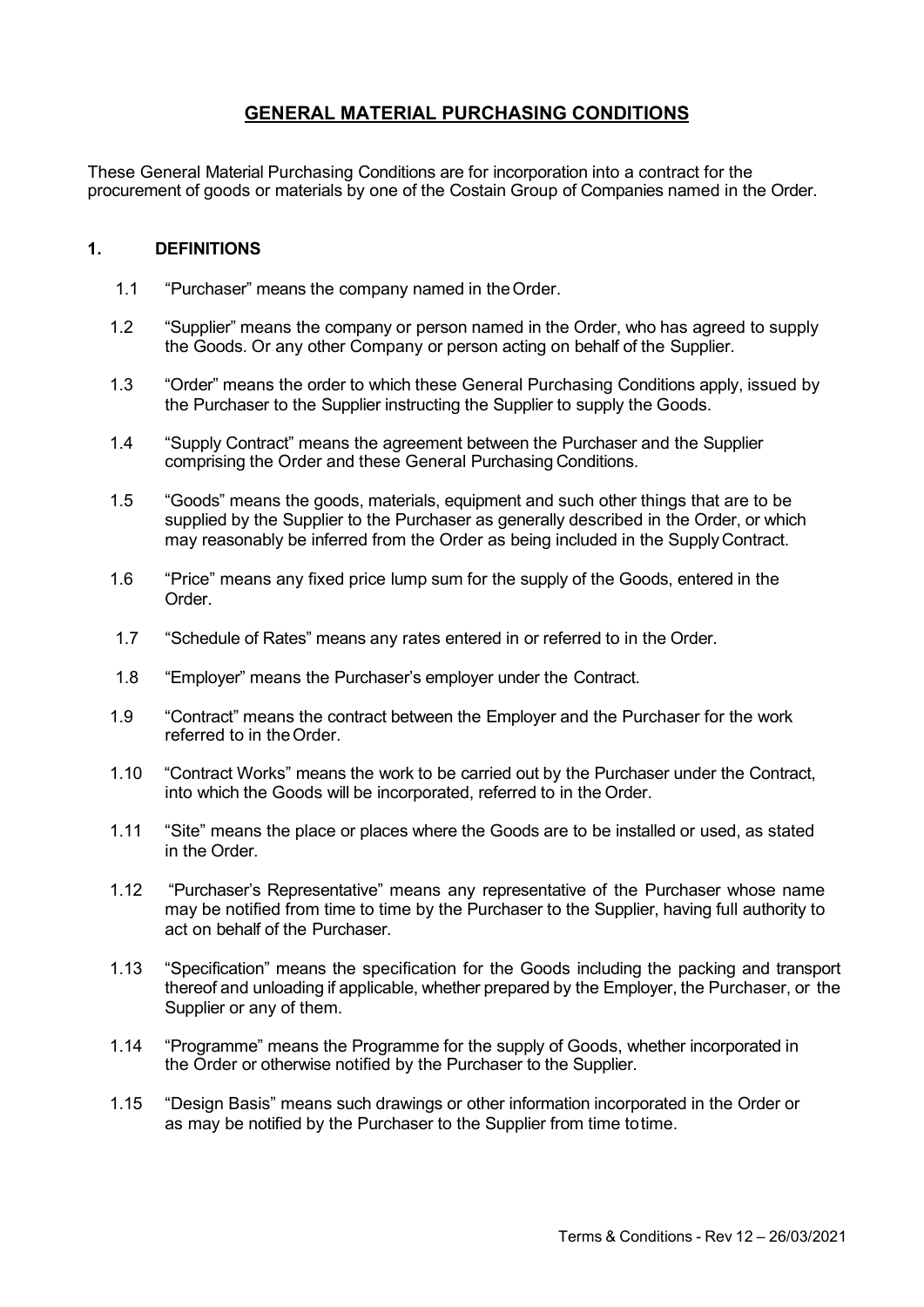- 1.16 "Place of Delivery" means the Site or such other place or places where the Goods are to be delivered as may be notified to the Supplier by the Purchaser's Representative.
- 1.17 "Construction Product Regulations" means, as applicable, the Construction Products (Amendment etc.) (EU Exit) Regulations 2019, Construction Products (Amendment etc.) (EU Exit) Regulations 2020 and/or any other relevant legislation or regulation relating to the UKCA or CE marking regimes where relevant to the supply of the Goods.
- 1.18 "Applicable Laws" means all legislation, instruments, rules or orders made under any Act of Parliament and any regulation or byelaw of any local authority or of any statutory undertaker or of any public or private utility or undertaking which has any jurisdiction with regard to the Contract Works and/or the Goods.
- 1.19 Reference in these General Purchasing Conditions to the defect's correction period means the defects correction period specified in the Contract.
- 1.20 Sanctions means any economic or financial sanctions, laws and/or regulations relating to sanctions, trade embargoes or other similar restrictive measures imposed, enacted, administered, or enforced from time to time by any Sanctions Authority.
- 1.21 Sanctions Authority means:
	- a) The United Kingdom government (including Her Majesty's Treasury, the Foreign and Commonwealth Office and the Department for Business, innovation & Skills);
	- b) The US government (including the US Department of State, the US Department of Commerce and the US Department of the Treasury (including the Office of Foreign Assets Control);
	- c) The United Nations Security Council; or
	- d) The European Union (or any of its member states),

Including in each case, any other governmental institution or agency of the foregoing

- 1.22 Sanctions Breach means:
	- a) Any enforcement of Sanctions against the Supplier by a Sanctions Authority; and/or
	- b) The Supplier becoming a Sanctions Restricted Person or becoming a special designated national or the equivalent of a special designated national under the respective Sanctions
- 1.23 Sanctions List means any list of persons or entities being the subject of any Sanctions published by any Sanctions Authority, each as amended, supplemented, or substituted from time to time.
- 1.24 Sanctions Restricted Person means any person or an entity that is owned or controlled (as interpreted in accordance with the relevant Sanctions in each case) by one or more person that is:
	- (a) Listed on any Sanctions List (whether designated by name or by reason of being included in any class of persons);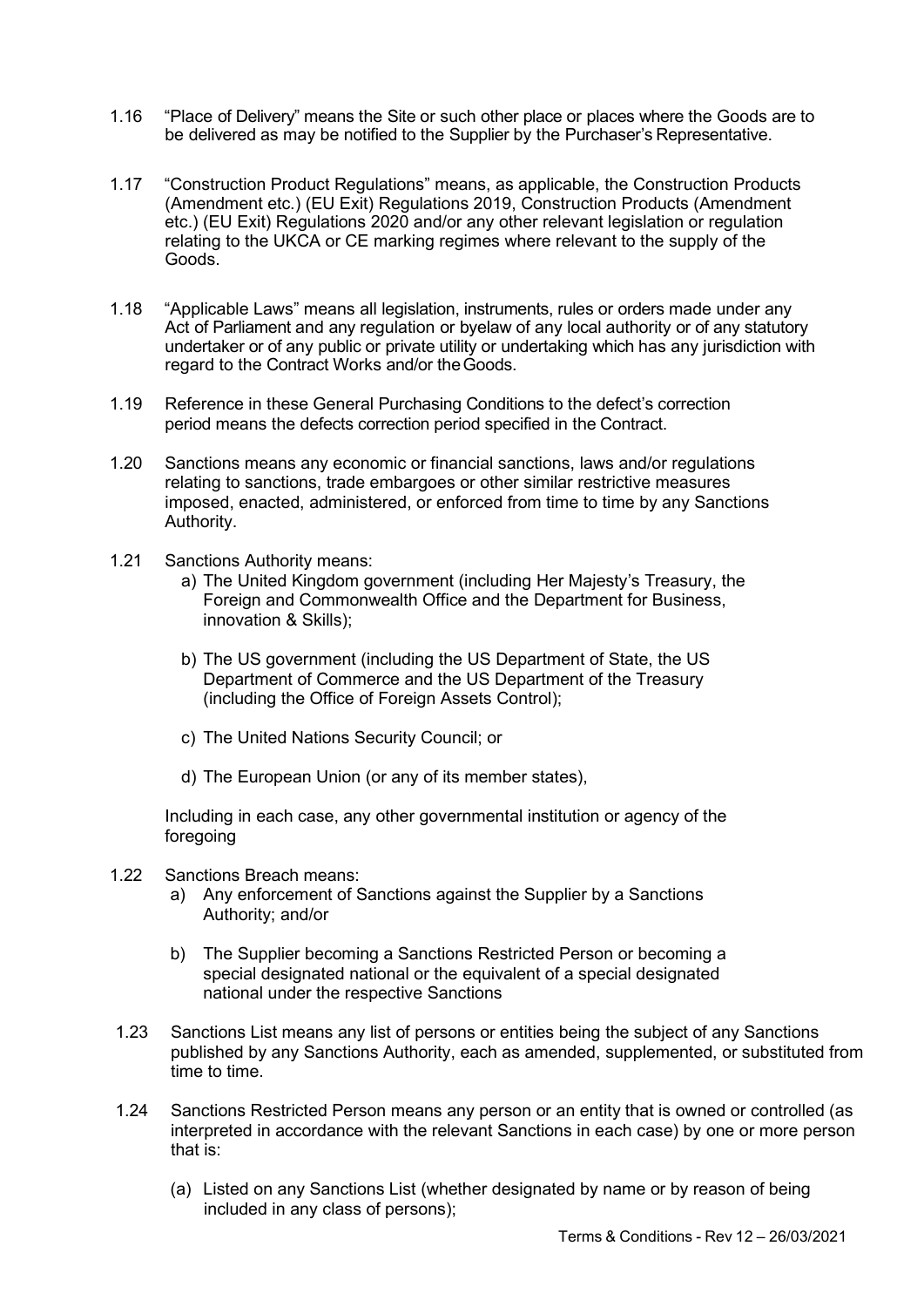- (b) A citizen of, located or resident in, or incorporated or organised under the laws of a country or territory that is the target of country-wide or territory -wide Sanctions; or
- (c) Otherwise, the target of Sanctions

## 2. ORDER OF PRECEDENCE

2.1 In case of ambiguity or discrepancy between any of the documents incorporated in the Supply Contract such ambiguity or discrepancy shall be resolved by giving effect first to the Order and these General Purchasing Conditions.

## 3. PURCHASER'S REPRESENTATIVE

- 3.1 The Purchaser's Representative shall carry out such duties as are specified in the Supply Contract or as may be necessary for the carrying out of the Supply Contract.
- 3.2 The Purchaser's Representative may order variations to the Supply Contract and any variation shall be confirmed in writing. In order to be valid and binding.
- 3.3 The Purchaser's Representative may give such instructions to the Supplier as the Purchaser's Representative deems necessary and shall be confirmed in writing. In order to be valid and binding.

### 4. ASSIGNMENT AND SUB-CONTRACTING

- 4.1 The Supplier shall not assign the benefit of the Supply Contract.
- 4.2 The Supplier shall not sub-let all or any part of the Supply Contract without the written consent of the Purchaser's Representative.

# 5. BASIS OF OFFER AND PRICE

- 5.1 The Supplier acknowledges that the details of the Contract (other than the Purchaser's prices) were made available to the Supplier, and the Supplier has or is deemed to have full knowledge of the Contract except for the Purchaser's prices.
- 5.2 The Supplier shall be deemed to have examined the Site and to have satisfied himself as to the Contract Works and the circumstances affecting the Contract Works, and the manner by which the Goods are to be incorporated therein including without limitation any safety regulations applicable thereto.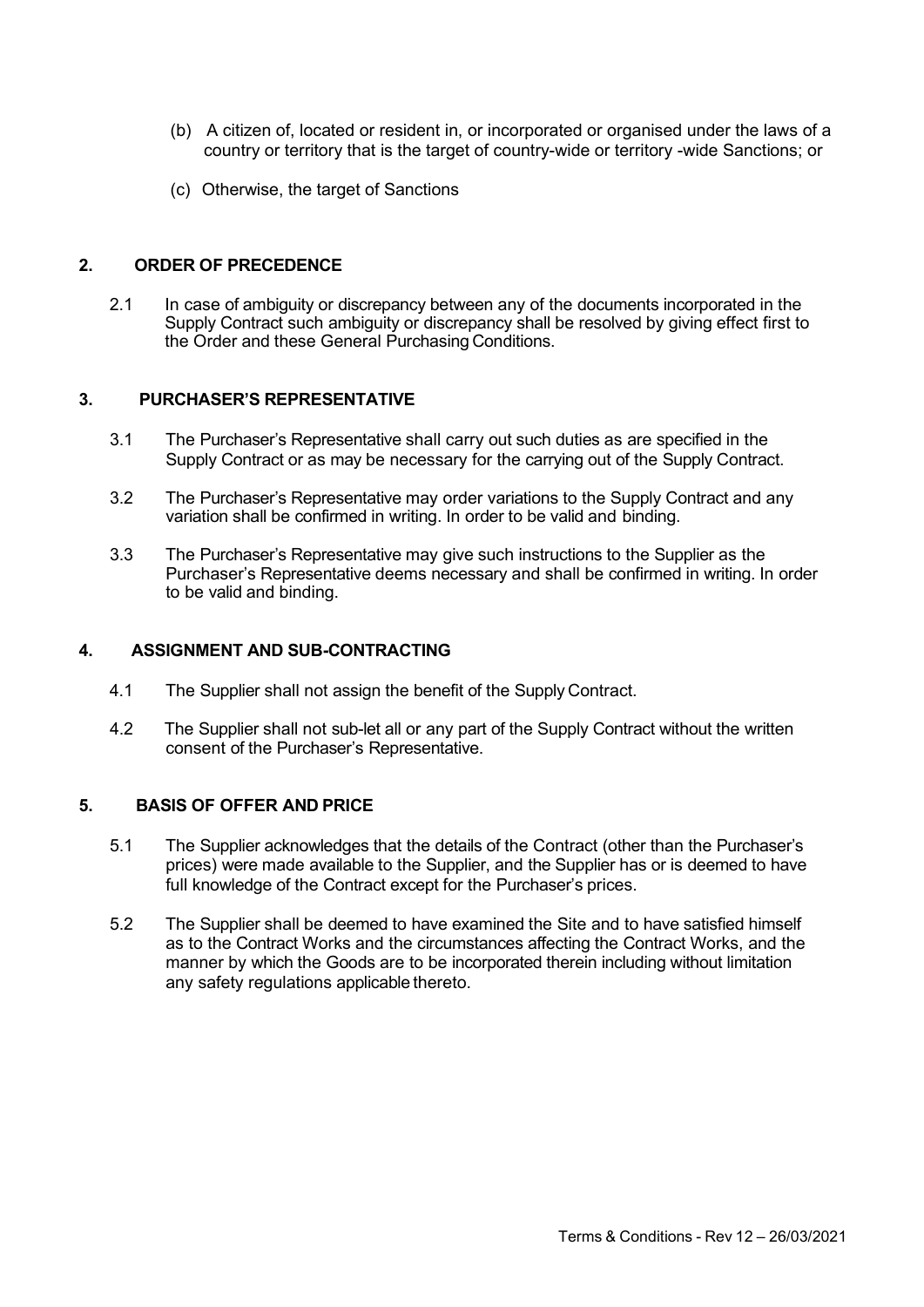5.3 The Supplier's Price and rates in the Schedule of Rates shall remain fixed throughout the period of the Order.

# 6. SUPPLIER'S OBLIGATIONS

- 6.1 The Supplier shall design (if applicable), manufacture, test and deliver the Goods to the place of delivery in accordance with the Programme.6.2. The manufacturing of the goods shall as a first principle comply with the specification and in accordance with the Purchaser's Sustainable Procurement policy and the controls contained within the Delivering Sustainable Procurement document these can be found on www.costain.com. and subsequent good practice or in accordance with such British & European Standards or industry standards as may be applicable.
- 6.3 The Goods shall be manufactured, finished, packed, and delivered to the Site or place of delivery to the reasonable satisfaction of the Purchaser's Representative and in accordance with such reasonable instructions as he may give.
- 6.4 The Supplier shall comply with the requirements set out in the Specification relating to the packing and marking of the Goods. Where there are no such requirements, the Supplier shall pack the Goods (unless it is expressly indicated otherwise in the Order that packing is not required) to avoid damage during transfer to and storage on the Site or place of delivery, and shall if required, mark the Goods both on the exterior of the packing (unless packing is not required) and on the Goods themselves so that the Goods are readily identifiable. Markings on both the exterior and on the Goods shall include the Purchaser's order number.
- 6.5 Each consignment of Goods shall be accompanied by a packing list or delivery note which identifies clearly the Goods contained in each consignment and which states the Purchaser's Order Number.
- 6.6 The Supplier shall test the Goods during or following manufacture in accordance with the requirements of the Specification and applicable industry standard. The Supplier shall give the Purchaser adequate notice of when such testing is to be carried out. The Supplier shall test or witness testing of the Goods following installation thereof if required to do so by the Purchaser's Representative, and such testing or witnessing shall be deemed to be included in the Price or the Schedule of Rates.
- 6.7 Any failure by the Purchaser to witness testing or any approval by the Purchaser of the Goods or any tests shall not constitute acceptance of the Goods or relieve the Supplier of any liability under the Supply Contract.
- 6.8 All Goods supplied by the Supplier shall be fit for the purpose as intended as indicated by the Order or as may reasonably be inferred therefrom.
- 6.9 In providing the Goods, the Supplier shall comply with all Applicable Laws. . Without prejudice to the generality of this clause, the Supplier undertakes to carry out and fulfil all its duties in accordance and full compliance with:
	- a) health and safety legislation; and
	- b) where applicable, the Construction Product Regulations in relation to which the Supplier shall ensure that any applicable Goods or component parts thereof are certified or re-certified to the appropriate UK designated standard, as defined in the Construction Product Regulations.
- 6.10 In performing the obligation under the supply Contract, the Supplier shall conform to all Governmental laws, regulations, or codes, local or national applicable to the country through which the goods are to be transported. The Supplier shall pay the costs of any compliance.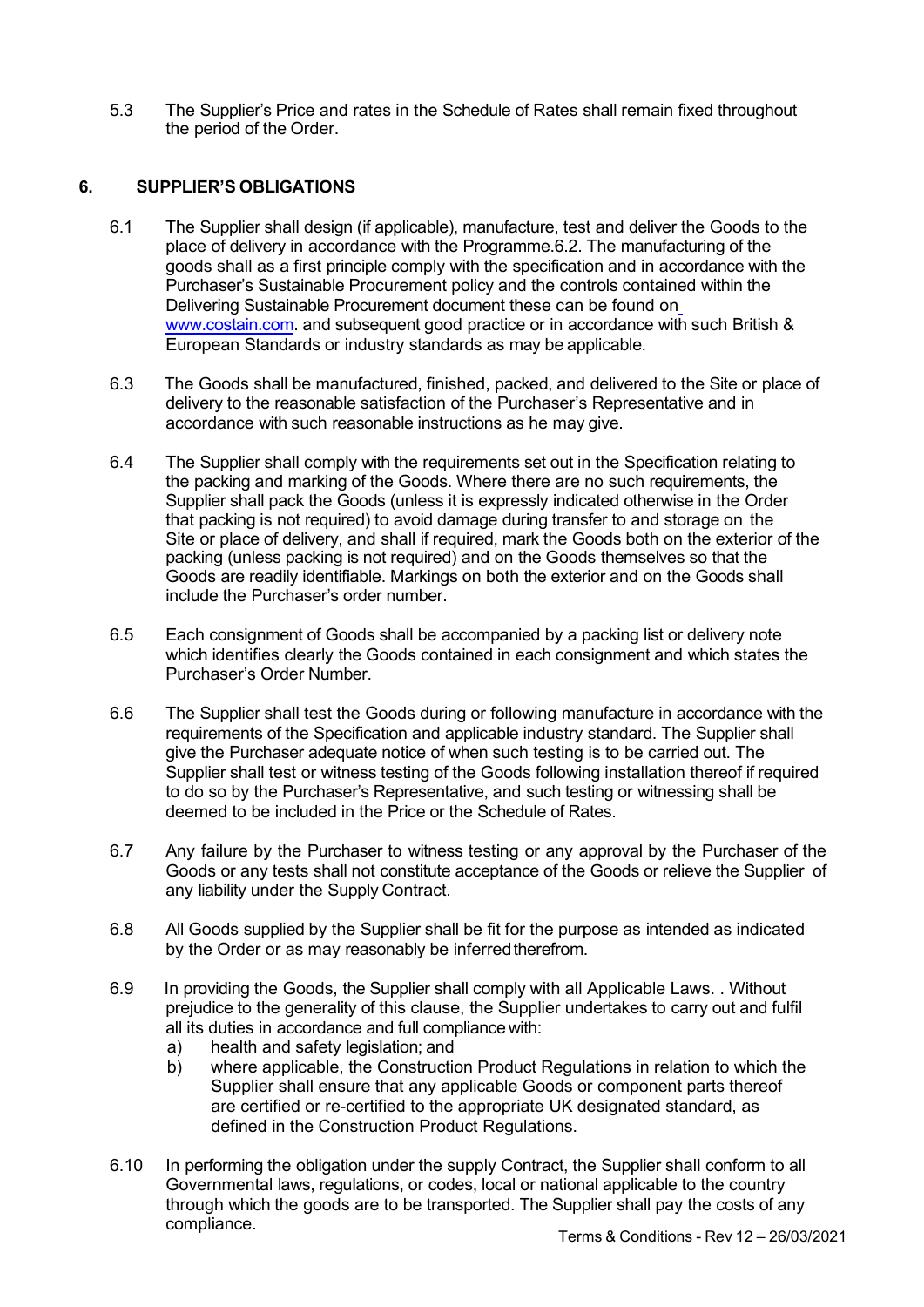# 7. DESIGNS AND DRAWINGS

- 7.1 If applicable, using the Design Basis, the Supplier shall prepare such further designs and drawings as are necessary to enable the Goods to be manufactured in accordance with the Supply Contract and to the reasonable requirements of the Purchaser's Representative.
- 7.2 If applicable, all further designs and drawings shall be submitted to the Purchaser's Representative for his consent, which shall be obtained by the Supplier before manufacture is commenced.
- 7.3 If applicable, where the Supplier is responsible for the Design of the Goods, the Supplier shall affect and maintain Professional Indemnity insurance. The minimum Professional Indemnity Insurance cover effected by the Supplier shall be £10 million (each and every occurrence) and shall be maintained in full force for a period of 12 years from the delivery of the Goods

# 8. INSTALLATION, OPERATION AND MAINTENANCE INSTRUCTIONS

- 8.1 In cases where the Goods are not to be installed in the Contract Works by the Supplier, the Supplier shall provide timeously such installation instructions as may be necessary to enable the Purchaser or his sub-contractors to install the Goods in the Contract Works. The Supplier shall provide timeously such operation and maintenance instructions as may be necessary to enable the Purchaser, the Employer, or the Purchaser's sub-contractors to operate and maintain the Goods.
- 8.2 It is expressly agreed that if the Supplier is to supply operation and maintenance instructions as part of its obligations the Supplier shall not be entitled to the release of any payments where it is specifically stated in the order that the said payments are dependent upon the receipt by the Purchaser of acceptable operation and maintenance instructions.

# 9. INTELLECTUAL PROPERTY AND DESIGNS

- 9.1 The Supplier will grant to the Purchaser an irrevocable, royalty-free, non-exclusive license to use and to reproduce all designs, drawings, samples, models, tests or any other information or documentation supplied or produced by the Supplier during the completion of an Order for any purpose whatsoever connected with the Contract Works including, but without limitation, the execution, completion, maintenance, letting, advertisement, modification, extension, reinstatement and repair of the Contract Works. Such licence will carry the right to grant sub-licences and will be transferable to third parties.
- 9.2 Notwithstanding the above provision, the Supplier shall be responsible for any errors, omissions or discrepancies within designs, drawings, samples, models, tests or any other information or documentation supplied or produced by the Supplier save to the extent that the error omission or discrepancy is due to information supplied to the Supplier by the Purchaser.
- 9.3 The Supplier shall be liable for and shall indemnify and keep indemnified the Purchaser against any and all expenses, liabilities, losses, claims and proceedings which the Purchaser may incur as a result of any breach of clauses 9.1 or 9.2 of these General Purchasing Conditions by the Supplier or any claim that the Goods infringe, or their importation, use or resale infringes, the patent, copyright, design right, trademark, or other intellectual property rights of any other person.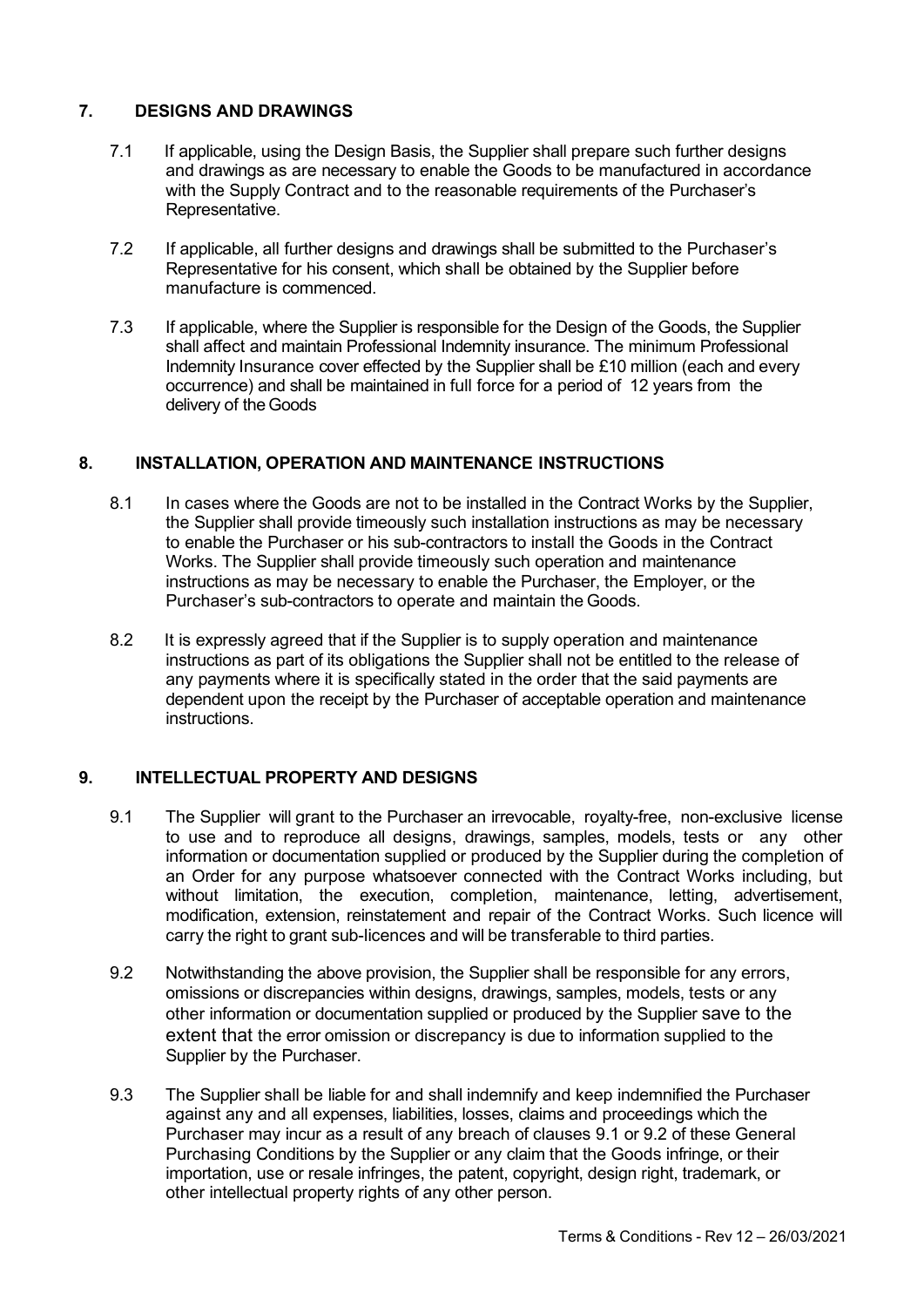9.4 The Supplier shall reimburse the losses which the Purchaser may incur due to the late supply by the Supplier of designs, drawings or other information save to the extent that such late supply is due to the fault of the Purchaser or the Purchaser's Representative.

## 10. INSPECTION AND TESTING OF GOODS BEFORE DELIVERY

10.1 The Purchaser's Representative shall be entitled at all reasonable times to inspect examine and test the Goods during manufacture or at any other time before delivery. In case the Goods are not on the Supplier's premises the Supplier shall make whatever arrangements are necessary to enable the Purchaser's Representative to inspect, examine and test the Goods.

# 11. DELIVERY

- 11.1 The Supplier shall deliver the Goods in accordance with time periods and/or dates stated in the Order.
- 11.2 The Supplier shall manufacture the Goods so that they are ready for delivery at the time or times indicated on the Programme or at the time or times indicated in the Order or at such other time or times as the Purchaser's Representative may notify the Supplier in writing. In case of conflict between the Programme and the Order, the Order shall prevail.
- 11.3 The Supplier shall deliver the Goods to the Site or to the Place or places of delivery or to such other place or places as the Purchaser's Representative may notify the Supplier in writing. The Goods shall be unloaded by the Supplier unless specified otherwise in the Order. The Goods shall be unloaded by the Supplier at the place or places indicated by the Purchaser's Representative.
- 11.4 If for any reason the Supplier suffers delay to the manufacture of the Goods by reason of a fault of the Purchaser, the Purchaser's Representative shall extend the time or times for delivery of the Goods by such period or periods as may be appropriate in the circumstances.
- 11.5 If the Supplier fails to deliver the Goods by the time or times required by the Supply Contract (or the extended time or times) the Supplier shall reimburse the Purchaser such losses as may be suffered by the Purchaser as a result, such as but not limited to liquidated damages, loss and expense of the Purchaser and claims from other suppliers and sub-contractors employed by the Purchaser in connection with the Contract Works.
- 11.6 Vehicle Safety Specification From the  $1<sup>st</sup>$  October 2013, all vehicles rated greater than 3.5te attending or going to the Purchaser's site geographically located within the M25, which are operated/used by the Supplier or its designated transportation/logistics supply chain that do not comply with the minimum Purchaser's safety specification/standard will be denied access to such project.

The Supplier shall be liable for and indemnify the Purchaser against any expense, liability, loss, claim or proceedings howsoever arising in respect of such denied access.

The Purchaser shall have no liability whatsoever to the Supplier (or its designated transportation /logistics supply chain) arising from such denied access.

The minimum Purchaser safety specification/standard have been branded 'Stop & Think: Are your vehicles Safe?' The corresponding technical specification can be access via the following website path:

www.costain.com./responsibility/relationships/supplychain.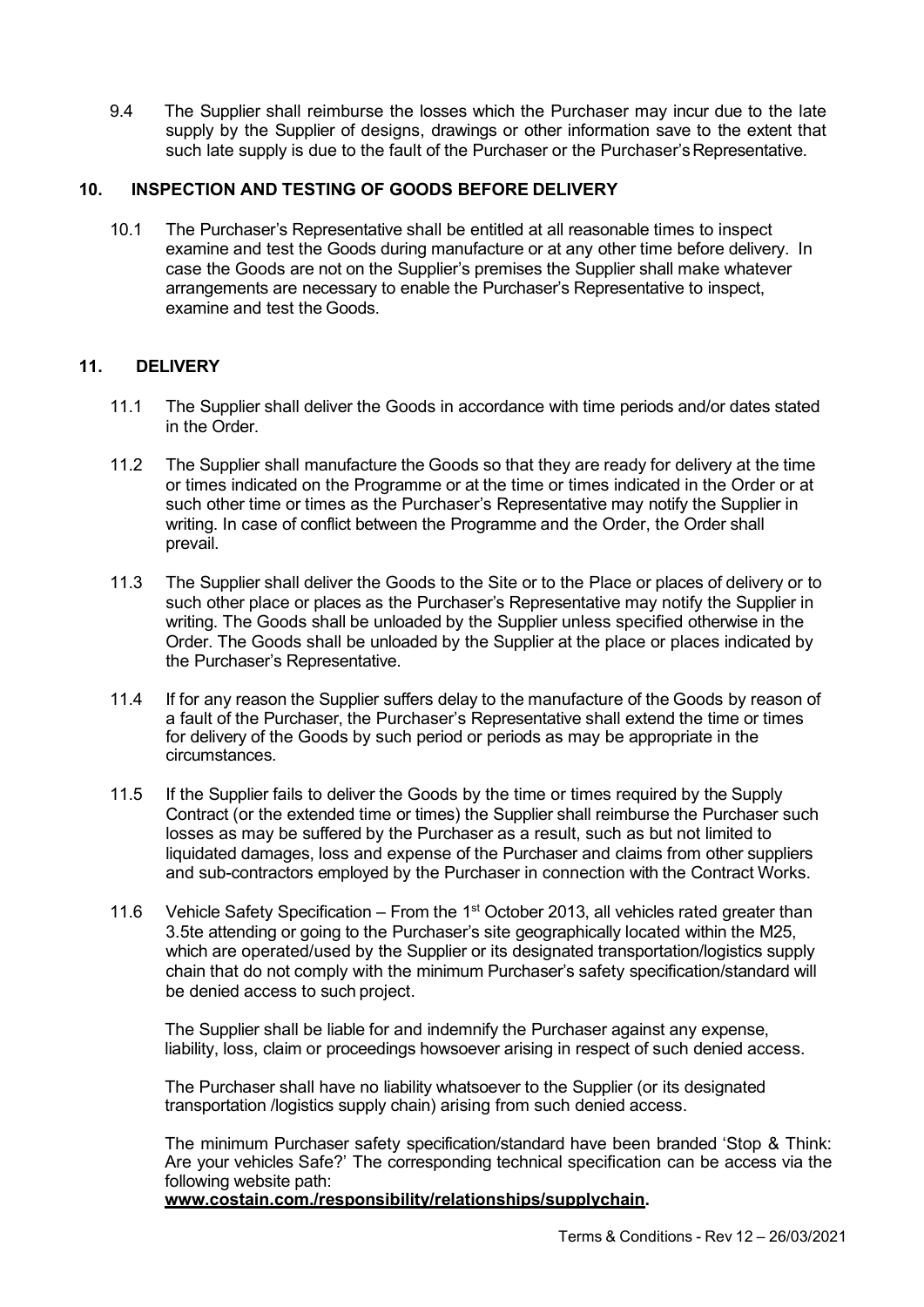11.7 Fleet Operators Recognition Scheme (FORS) Membership – before 1 October 2013, all transportation operators acting on behalf of the Supplier must be registered with FORS and then within 3 months must achieve the bronze standard of accreditation. Thereafter, any vehicle not adorned with an official FORS decal and carrying evidence of bronze status will be denied access to our projects.

The Supplier shall be liable for and indemnify the Purchaser against any expense, liability, loss, claim or proceeding howsoever arising in respect of such denied access.

The Purchaser shall have no liability to the Supplier (or its designate transportation/logistics supply chain) arising from such denied access.

Information on FORS registration and accreditation can be accessed via the FOR A website www.fors-online.org.uk

- 11.8 Driver Training the supplier shall ensure that it promotes driver awareness of the requirements of these clauses 11.6 to 11.9 and risk to vulnerable road users. In this regard, the Supplier shall deliver a training workshop or toolbox talk, signed off by all present as a record of their attendance. The Supplier shall either use the Purchaser's FORS 'Cycle safety': It's no accident' driver presentation (downloadable from www.costain.com/responsibility/relationships/supplychain) or its own similar and equivalent training pack to deliver its training workshop or toolbox talks by the Supplier shall be deemed to be evidence in respect of the FORS audit for verification of training
- 11.9 With regard to the Supplier compliance with these clauses 11.6 to 11.9, the Purchaser reserves the right to audit (at any time during normal working hours) the Suppliers records and processes in relation to transportation upon giving reasonable prior notice to the supplier.

# 12. VARIATIONS

- 12.1 The Purchaser or the Purchaser's Representative may by a written instruction to the Supplier order a change or alteration to the quantity, quality, type or amount of the Goods (hereinafter 'a Variation').
- 12.2 As soon as possible after receiving such instruction the Supplier shall notify the Purchaser's Representative if in the Supplier's opinion the Variation will involve an addition or deduction to the Price or a change to the Schedule of Rates or a change to the time or times for delivery of the Goods.
- 12.3 The amount to be added to or deducted from the Price by reason of such Variation shall, if not the subject of a quotation from the Supplier which has been accepted by the Purchaser, be agreed by the Purchaser's Representative and the Supplier by reference to the rates, if any, specified in the Price or by reference to the Price, if applicable. Failing agreement, the value of the Variation shall be determined by the Purchaser's Representative on such basis as is fair and reasonable. Where the Supplier does not agree with the determination made by the Purchaser the Supplier shall be entitled to refer the matter to dispute resolution in accordance with clause 20.
- 12.4 Where the Variation involves a change to the Schedule of Rates the applicable rate shall be agreed by the Purchaser's Representative and the Supplier by reference to the Schedule of Rates or failing agreement shall be determined by the Purchaser's Representative on such basis as is fair and reasonable. Where the Supplier does not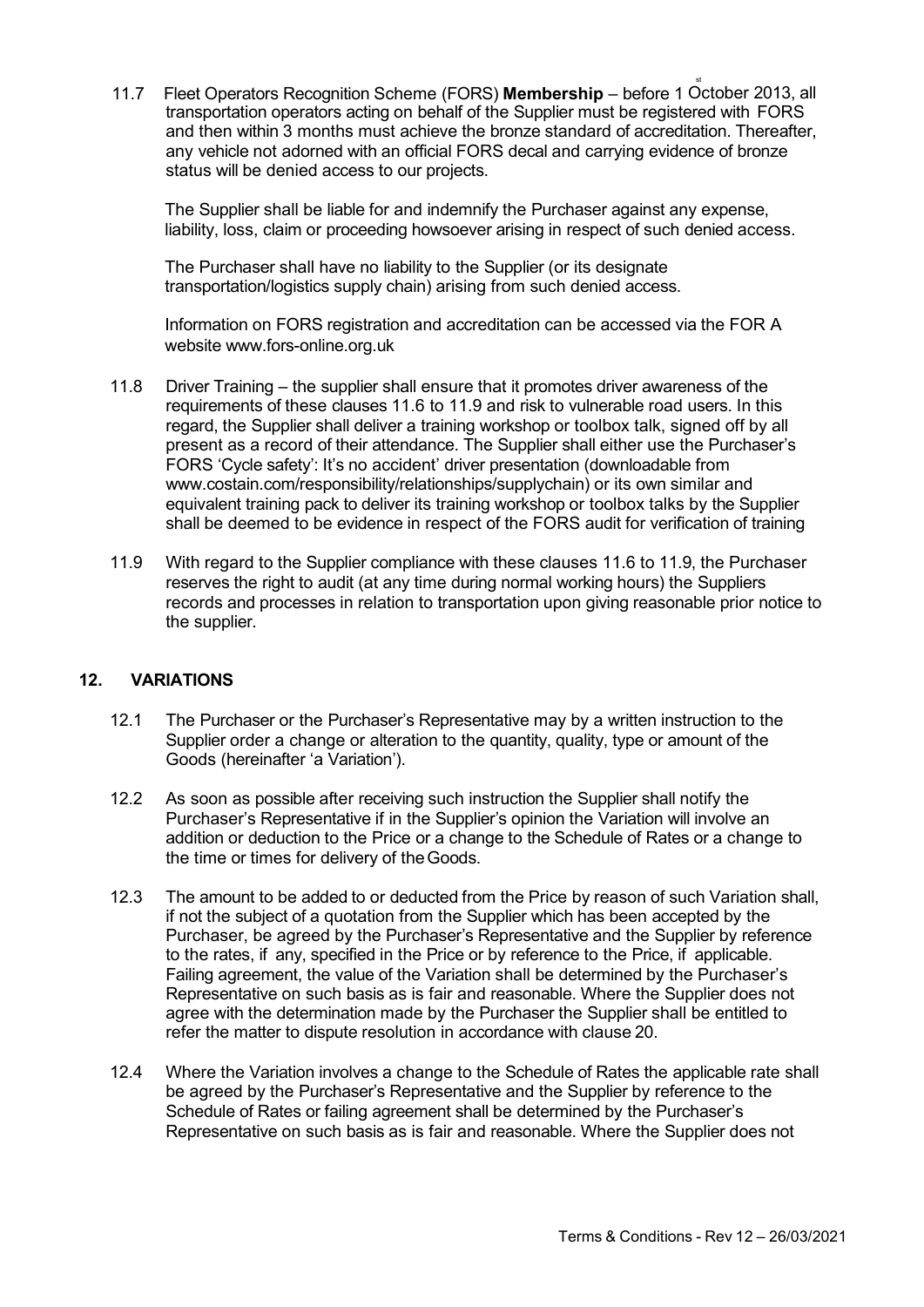agree with the determination made by the Purchaser the Supplier shall be entitled to refer the matter to dispute resolution in accordance with clause 20.

12.5 In case the Supplier is instructed to proceed with the Variation before the value thereof has been determined the Supplier shall keep contemporary records of the cost of making the Variation including the materials purchased and the time expended thereon. Such records shall be made available for inspection by the Purchaser's Representative as and when he requires at all reasonable times.

## 13. DEFECTS CORRECTION

- 13.1 The defects correction period is the period stated in the Order or if no period is stated 12 months following the date of completion of the Contract Works. The Supplier shall make good by repair or replacement any defect or damage to the Goods which may appear during the defects correction period, following instructions issued in writing to the Supplier by the Purchaser or the Purchaser's Representative. The Supplier shall carry out the correction of the defect or damage during the time or times notified in the said instructions or as may otherwise be agreed by the Purchaser or the Purchaser's Representative.
- 13.2 The Supplier shall bear the cost of such correction where the defect or damage arises from any defective materials, workmanship, or design or from any act of omission of the Supplier or any other defects or fault within the Goods which has not been caused solely by the Purchaser or the Employer.
- 13.3 In case the Supplier fails to correct any defect or damage within the time instructed or at all the Purchaser may arrange for the correction to be carried out by others and may deduct the reasonable cost of doing so from monies due to the Supplier or may recover the said cost from the Supplier as a debt.

### 14. TITLE AND RISK

- 14.1 Title in Goods supplied pursuant to this Supply Contract shall pass to the Purchaser upon their receipt on Site (or such other place of delivery which the Purchaser has agreed) or upon payment for the Goods, whichever is the earlier.
- 14.2 Risk in the Goods remains with the Supplier until delivery on Site (or such other place of delivery which the Purchaser has agreed)

# 15. PAYMENTS

- 15.1 All payment invoices shall be submitted to the Purchaser's address stated on the Order and marked for the attention of the Accounts Department. The Supplier shall be entitled to payment for the Goods as stated on the Order; provided that the Purchaser is satisfied that he has title to the Goods.
- 15.2 The Purchaser shall not use a factoring agent to collect any debts owed to the Purchaser by the Supplier without the prior written consent of the Purchaser.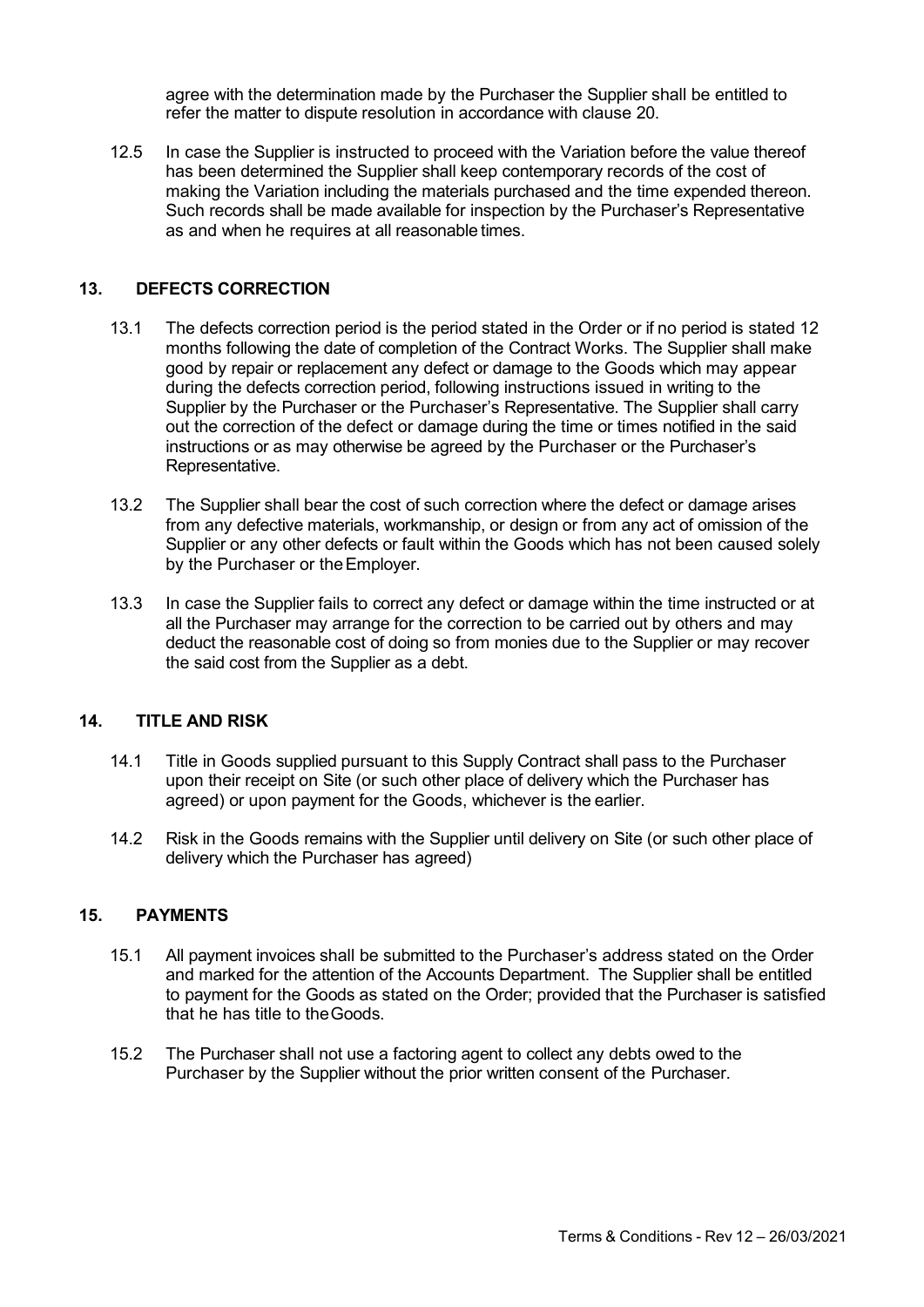# 16. SET OFF

16.1 The Purchaser has the right to withhold from monies due to the Supplier any amounts which are owed to the Purchaser by the Supplier arising out of or in connection with the Supply Contract or any other contract between the Purchaser or a holding company or subsidiary of Costain (as defined in section 1159 of the Companies Act 2006) and the Supplier. Without prejudice to the foregoing, if the Supplier is in breach of the provisions of the Supply Contract, pending the final agreement between the parties as to the amount of loss or damage suffered or to be suffered by the Purchaser the Supplier shall pay or allow the Purchaser such sum as the Purchaser shall in good faith estimate as the amount of such loss or damage.

# 17. INSURANCE

- 17.1 The Supplier shall insure the following in the joint names of the Supplier and the Purchaser to the amount of cover stated in the Order for the periods specified below.
	- 1) The Goods, from the date of commencement of their manufacture until they have been delivered to the Site or the place of delivery specified in the Order and unloaded (if the Supplier is responsible for unloading), for their repair or full replacement value.
	- 2) Following the incorporation of the Goods into the Contract Works the Supplier shall at all times (including during the Contract period) maintain a policy of insurance to cover the Supplier's third party liability including but not limited to damage to the Contract Works, the Goods or other property, and death or injury to any persons whatsoever including without limitation the workmen of the Purchaser and the Supplier which is due to any fault in the Goods whether due to faulty design or faulty manufacture by the Supplier.
	- 3) The material or property referred to in Clause 25.3 (ii) and (iii).
- 17.2 The Supplier has no benefit under any Costain Group insurance policy.

# 18. CONFIDENTIALITY

- 18.1 Save as may be necessary for the proper performance of the Supply Contract the Supplier will maintain in confidence any and all information provided to the Supplier by the Purchaser and any and all information developed or arising from the provision of the Goods and may only disclose such information if and to the extent that the Purchaser approves such disclosure in writing.
- 18.2 The obligation on the Supplier set out in clause 17.1 shall not apply to the extent that the information was:
	- 18.2.1 already in the public domain at the date of the disclosure.
	- 18.2.2 acquired by the Supplier in good faith from an independent third party prior to the date of the disclosure by the Supplier; or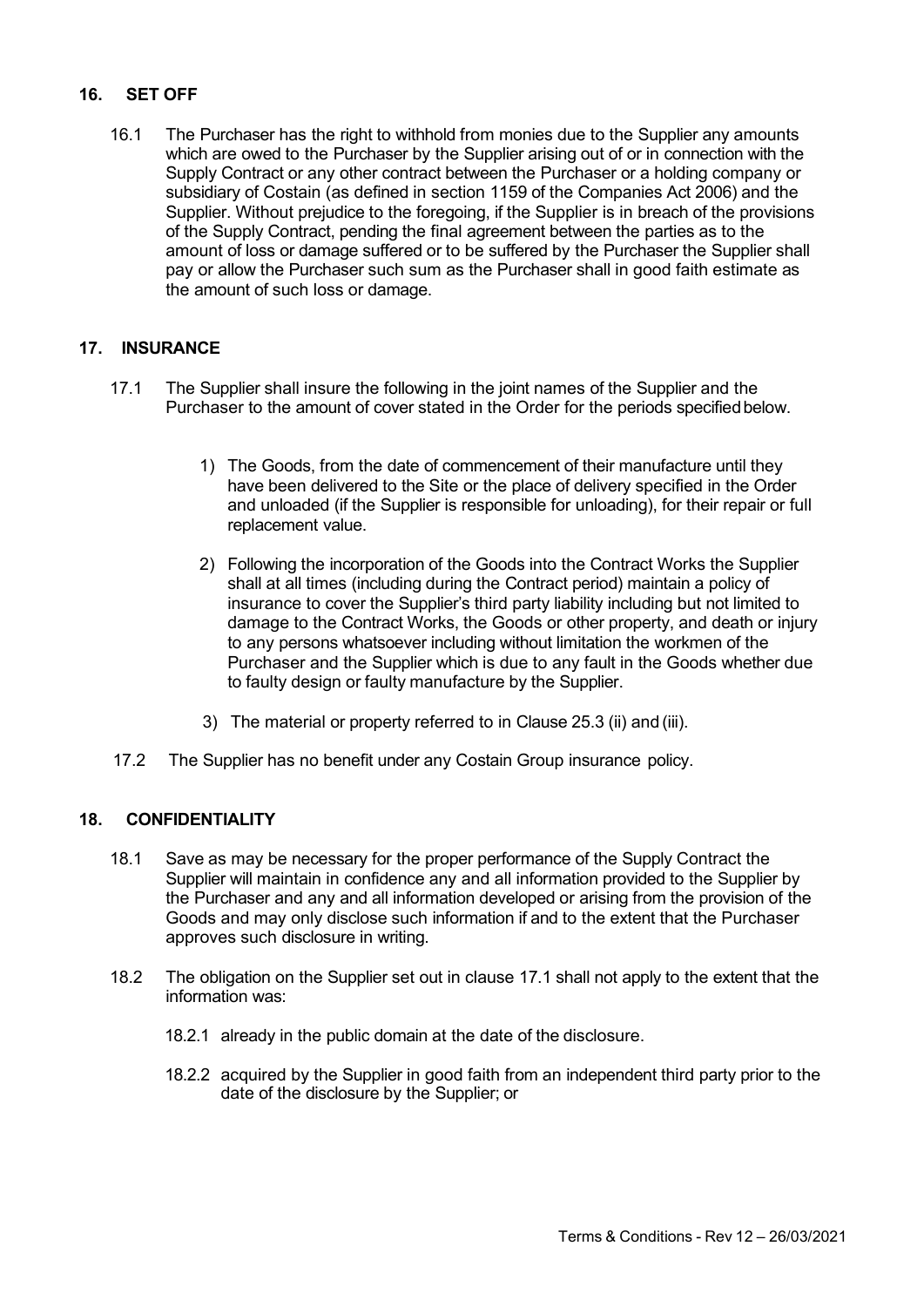18.2.3 required to be disclosed by law, judicial action or a government agency, provided that the Supplier takes reasonable steps to consult with the Purchaser in relation to such disclosure prior to making the disclosure.

## 19. CARE OF GOODS

19.1 The Supplier shall be responsible for the care of the Goods or any part thereof until the Goods or part thereof are delivered to the Site or the place or places of delivery and have been unloaded by the Supplier where the Supplier is responsible for unloading. In case all or any part of the Goods suffers loss or damage whilst the Supplier has the responsibility for the care thereof the same shall be made good by the Supplier at his own expense at such time as the Purchaser's Representative may instruct.

### 20. DISPUTES

20.1 If any dispute or difference arises at any time out of or in connection with the Supply Contract and it cannot be resolved amicably it shall initially be referred to formal mediation. Should the mediation be unsuccessful the Courts of England and Wales shall have exclusive jurisdiction over any dispute or difference arising out of or in connection herewith subject only to the rights of the parties to enforce a judgment obtained in the Courts of England and Wales in any other jurisdiction

## 21. THIRD PARTIES

21.1 Other than as may be expressly stated herein, nothing in this Supply Contract purports to confer on any third party any benefit or right to enforce any term of the Supply Contract and the Contract (Rights of Third Parties) Act 1996 shall not apply.

#### 22. TERMINATION

- 22.1 The Purchaser may without prejudice to any other rights or remedies terminate the Supplier's employment under this Supply Contract in respect of the whole or any portion of the work to be carried out or Goods to be supplied under the Supply Contract if the Supplier:
	- a) fails within three working days' notice in writing to proceed regularly and diligently with the design or manufacture or delivery of the Goods in accordance with the provisions of Clause 6 (Supplier's Obligations) hereof; or
	- b) without reasonable cause wholly suspends carrying out the design, manufacture or delivery of the Goods before completion thereof; or
	- c) refuses or neglects after three working days' notice in writing to remove defective work or improper materials or to rectify defects or faults in the Goods; or
	- d) conducts himself in such a manner as to prejudice the completion of the whole or any portion of the Contract; or
	- e) fails to complete and deliver up the whole or any portion of the Goods by the time or times specified, or by such extended time or times as may be allowed by the Purchaser or the Purchaser's Representative; or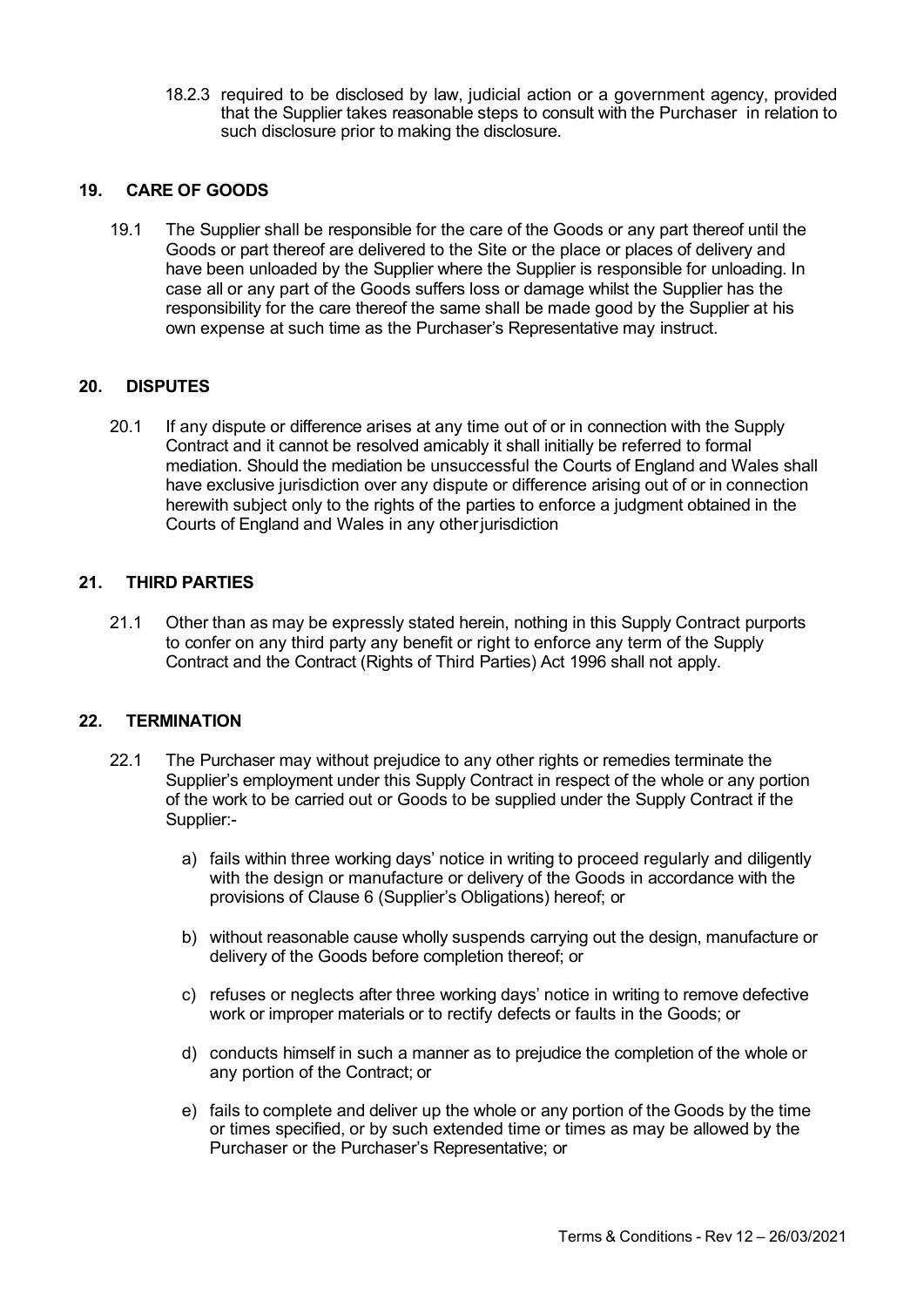- f) makes any arrangements with its creditors (including a voluntary arrangement as defined in the Insolvency Act 1986); has a receiver, administrator, administrative receiver, provisional liquidator or other encumbrancer appointed over the whole of any material part of its assets under the Insolvency Act 1986; or has a petition presented (and not being the subject of challenge by the Supplier) or a resolution passed or an order made for the administration or winding up, bankruptcy or dissolution of the Supplier;
- g) fails within three working days of a notice in writing from the Purchaser to comply with any of the obligations on the part of the Supplier herein contained: or
- h) significantly breaches any health and safety requirement of the Supply Contract or
- i) commits a sanctions breach.
- 22.2 Upon termination, the Supplier shall not be entitled to any compensation and shall upon instruction from the Purchaser remove or leave (as instructed) any of its materials or property from or at the Site or place of delivery.
- 22.3 Notwithstanding anything to the contrary contained in these conditions, the Supplier's entitlement to payment shall be for the value of the Goods delivered to the place of delivery provided that the Supplier can demonstrate that the Purchaser has title to the same. Such payment shall be subject to Clauses 15 and 16 hereof. The Purchaser shall be entitled to set off all loss, expense and damage suffered by the Purchaser by reason of a termination under this clause.

## 23. TERMINATION OF THE PURCHASER'S EMPLOYMENT

23.1 If the Purchaser's employment under the Contract is terminated the Supply Contract shall also be terminated. The Purchaser shall bear no liability for any loss or expense suffered by the Supplier and shall not be obliged to make any further payments to the Supplier in the event of the termination of the Purchaser's employment as aforesaid.

# 24. COLLATERAL WARRANTIES

- 24.1 In case the Employer requires the Purchaser's suppliers to provide collateral warranties to the Employer or third parties the Supplier shall provide such warranties as the Purchaser may reasonably require. Provided that the Supplier's liabilities thereunder shall not be greater than the Supplier's liability to the Purchaser under the Supply **Contract**
- 24.2 The cost of supplying any such warranties shall be deemed to be included in the Price or the Schedule of Rates.

### 25. WARRANTIES AND LIABILITY

- 25.1 The Supplier warrants to the Purchaser that the Goods:-
	- 25.1.1 will be of satisfactory quality and fit for any purpose held out by the Supplier or made known to the Supplier in writing at the time the Supply Contract is entered into.
	- 25.1.2 will be free from defects in design, material and workmanship.
	- 25.1.3 will correspond with any relevant specification or sample.
	- 25.1.4 will comply with all statutory requirements and regulations relating to the supply of the Goods;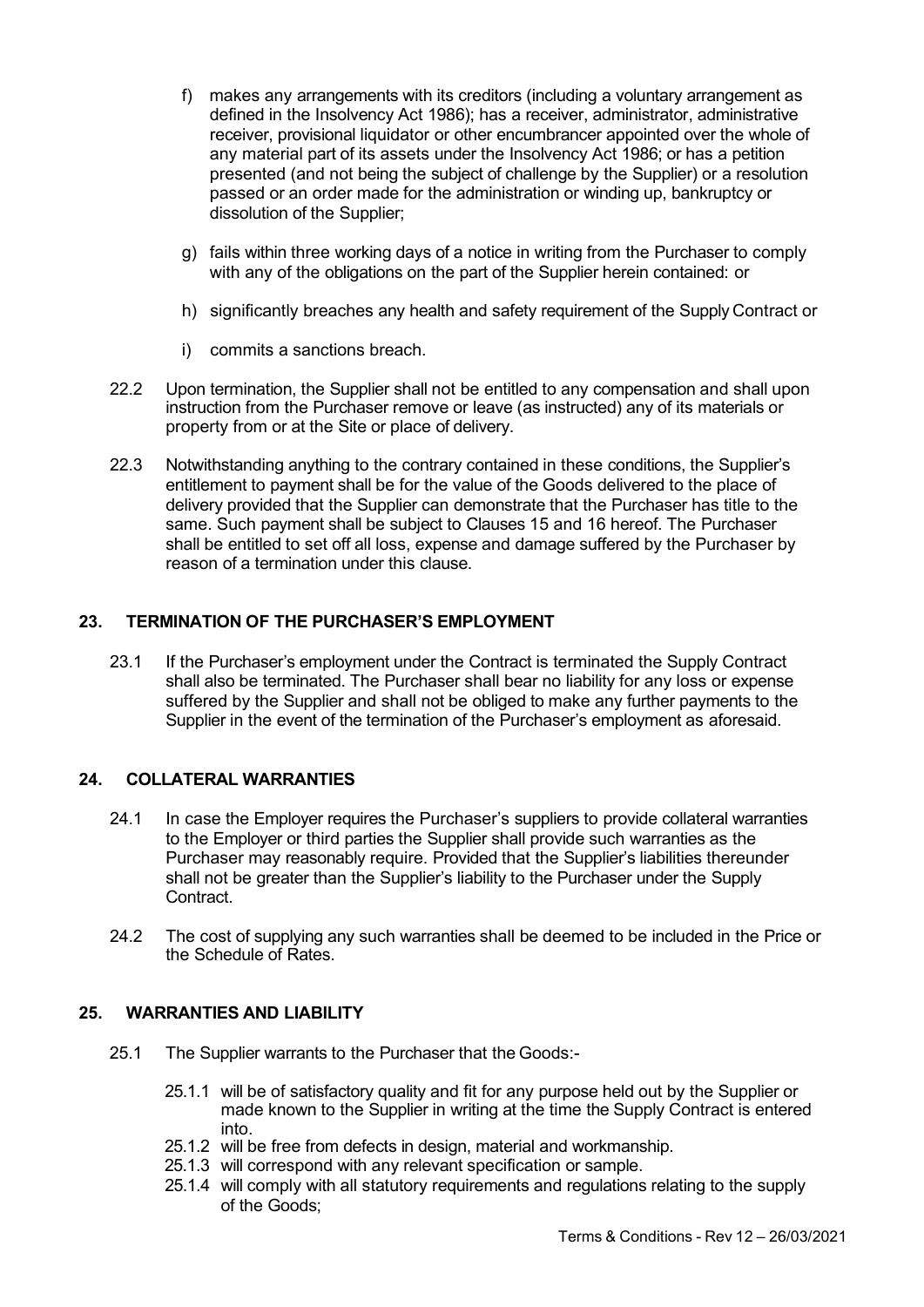- 25.1.5 that the Goods will be manufactured by appropriately qualified and trained personnel, with due care and diligence to such high standard of quality as it is reasonable for the Purchaser to expect in all the circumstances;
- 25.1.6 that where no standards are specified in the Supply Contract the Goods will be in accordance with the standards specified in the Contract or in the absence of any such standard in accordance with any relevant British Standard or industry standard or in the absence of any such standards in accordance with instructions to be issued by the Purchaser's Representative;
- 25.1.7 that the Goods will be free from defect; free from any third party rights and interests (including liens, charges and options) and that the use or possession by the Purchaser of any of the Goods will not subject the Purchaser to any claim for infringement of any intellectual property rights of any third party.
- 25.2 Without prejudice to any other remedy, if any other Goods are not supplied or do not perform in accordance with the Supply Contract, then the Purchaser shall be entitled:-
	- (i) to require the Supplier to repair the Goods free of charge or to supply replacement Goods free of charge in accordance with the Supply Contract within 7 days; or
	- (ii) at the Purchaser's sole option, and whether or not the Purchaser has previously required the Supplier to repair the Goods or to supply any replacement Goods, to treat the Supply Contract as repudiated by the Supplier's breach and require the payment of any sums which have been paid by the Purchaser to the Supplier in respect of such Goods.
- 25.3 The Supplier hereby indemnifies and shall keep indemnified the Purchaser in full against all liability, loss, damage, costs and expenses (including legal expenses) awarded against or incurred or paid by the Purchaser as a result of or in connection with:-
	- (i) the Supplier's failure to perform in accordance with the Supply Contract;
	- (ii) the personal injury or death of any persons arising out of or in the course of or caused by the carrying out of the Supply Contract by the Supplier; or
	- (iii) any injury or damage whatsoever to any property real or personal due to any negligence, omission or default of the Supplier his servants or agents.
- 25.4 The Supplier shall insure in the joint names of the Purchaser and the Supplier any material or property sent to the Supplier by the Purchaser for any purpose in connection with the Supply Contract against any damage which may occur to it whilst in the custody of the Supplier.
- 25.5 The Supplier shall indemnify and save harmless the Purchaser from all liens and other encumbrances against the Goods or any property belonging to or in possession of the Purchaser on account of debts or claims alleged to be due from the Supplier or its subcontractors to any person, including sub-contractors. On behalf of the Purchaser and in the Purchasers name, as the case may be the Supplier shall defend at its own expense any claim or litigation in connection therewith and shall follow any reasonable instructions issued by the Purchaser in connection therewith.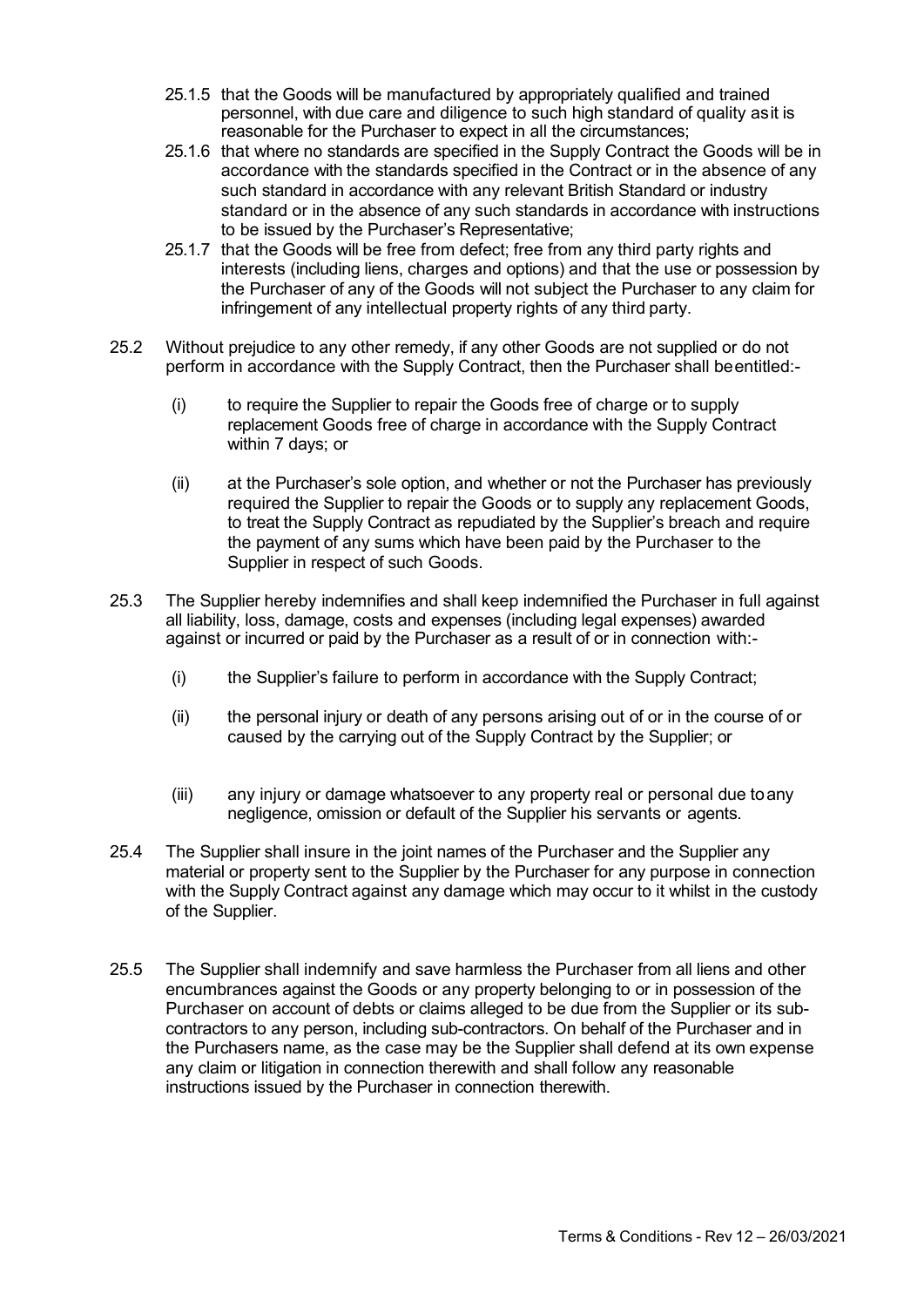# 26. VAT

26.1 All rates and prices included in the Supply Contract are exclusive of Value Added Tax.

# 27. NOTICES

27.1 All notices required by this Supply Contract to be served on the Purchaser by the Supplier shall be served in writing at the address given in the Order.

### 28. LAW OF SUPPLY CONTRACT

28.1 The Supply Contract shall be governed by the law of England and Wales.

### 29. ADMINISTRATION OF THE CONTRACT

29.1 Whenever the Purchaser is required by the Contract to give any return, account or notice to the Employer or the Employer's representative the Supplier shall in relation to the Supply Contract give a similar return, account or notice or such other information in writing to the Purchaser as will enable the Purchaser to comply with the terms of the Contract, and shall do so in sufficient time to enable the Purchaser to comply with such terms punctually. If by reason of any breach by the Supplier of this provision the Purchaser is prevented from recovering any sum from the Employer under the Contract then without prejudice to any other remedy which the Purchaser may possess for such breach the Purchaser may deduct such sum from monies otherwise due to the Supplier under the Supply Contract.

#### 30. ENTIRE AGREEMENT

30.1 The Supply Contract constitutes the entire agreement between the Supplier and the Contractor as to the terms upon which the Goods shall be supplied and delivered and supersedes any previous agreements relating to the subject matter of the Supply Contract. Any other terms whether written or verbal (including without limitation any terms and conditions contained in the Supplier's order forms, tender, printed conditions, correspondence or delivery notes) are expressly excluded.

### 31. ANTI BRIBERY AND CORRUPTION

- 31.1 The Supplier acknowledges that it has seen the Purchaser's Anti-Bribery Policy and agrees to comply with and support such policy so as not to breach or cause the Purchaser to breach the Bribery Act 2010. The Supplier shall further comply with all applicable laws. statutes, regulations and codes relating to anti-bribery and anti-corruption including but not limited to the Bribery Act 2010.
- 31.2 Where the Supplier is a non-UK company, in relation to its activities, practices and conduct outside the UK, the Supplier shall not engage in any activity, practice or conduct which would constitute an offence under sections 1, 2 or 6 of the Bribery Act 2010 if such activity, practice or conduct had been carried out in the UK.
- 31.3 The Supplier shall have and shall maintain in place throughout the term of the Supply Contract its own policies and procedures, including but not limited to adequate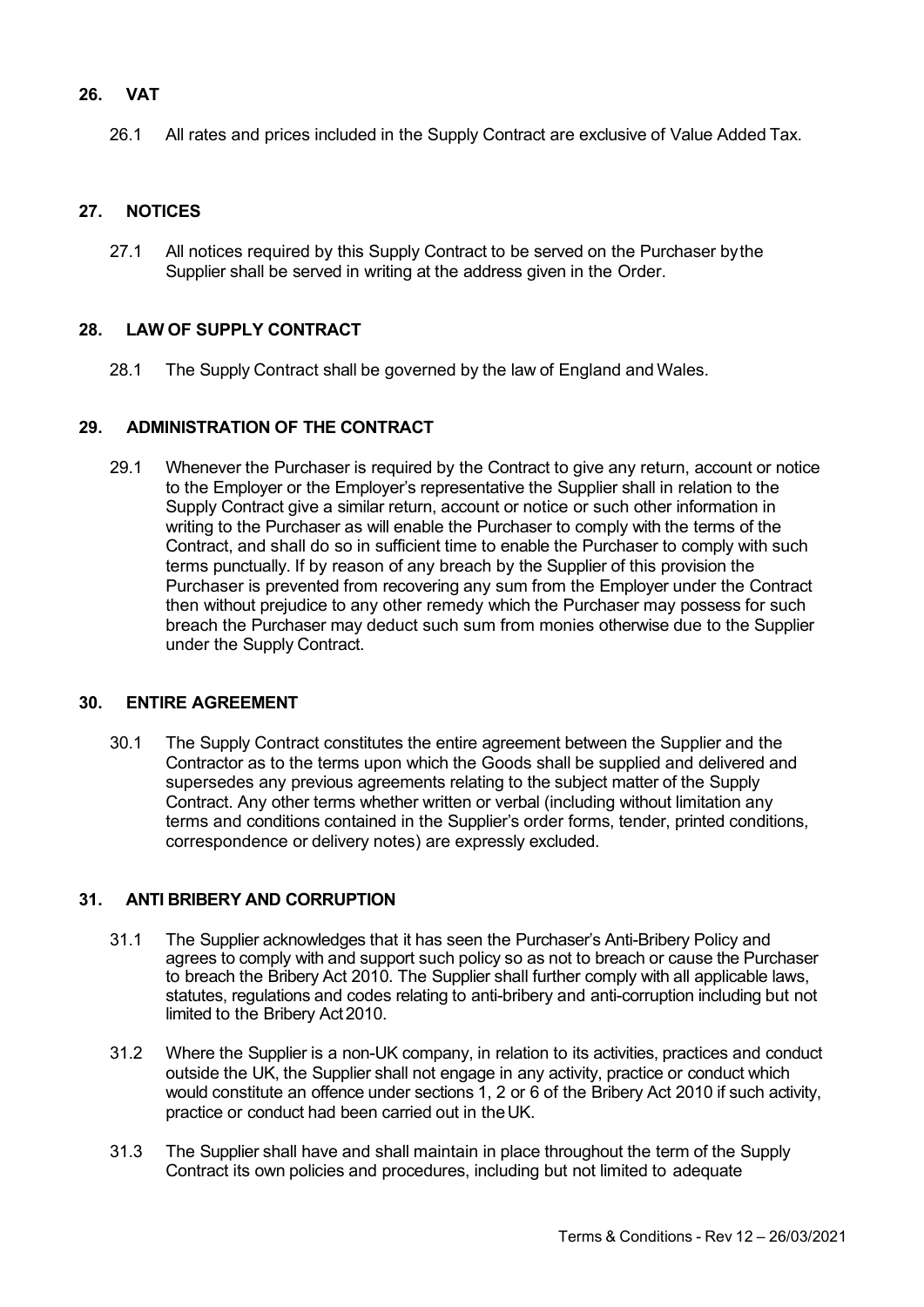procedures in accordance with the Bribery Act 2010, to ensure compliance with this clause 31 and will enforce them where appropriate.

- 31.4 The Supplier warrants that it has not received or provided any request or demand for any undue financial or other advantage of any kind in entering into the Supply Contract and the Supplier shall promptly report to the Purchaser any request or demand for any undue financial or other advantage of any kind received by the Supplier from any other party in connection with the performance of the Supply Contract.
- 31.5 With regard to the Supplier's compliance with this clause 31, the Purchaser reserves the right to audit (at any time during normal working hours) the Supplier's methods of working and processes upon giving reasonable prior notice to the Supplier.
- 31.6 Without prejudice to the generality of clause 31.5, if the Purchaser reasonably suspects the Supplier or any person associated with the Supplier of breach of this clause 31, the Purchaser and its third party representatives shall have the right to immediately access and take copies of any records and any other information held at the Supplier's premises and to meet with the Supplier's personnel to audit the Supplier's compliance with its obligations under this clause 31. The Supplier shall give all necessary assistance to the conduct of such audit during the term of the Supply Contract and for a period of three years after termination or expiry of the Supply Contract.
- 31.7 The Supplier shall ensure that any person associated with the Supplier who is providing any part of the Goods or providing works or service in connection with the Supply Contract, including its agents, suppliers or subcontractors, does so only on the basis of a written contract which imposes on and secures from such person terms equivalent to those imposed on the Supplier in this clause 31 (Relevant Terms). The Supplier shall be responsible for the observance and performance by such persons of the Relevant Terms, and shall be directly liable to the Purchaser for any breach by such persons of any of the Relevant Terms.
- 31.8 Should the Purchaser determine that the Supplier or any person associated with the Supplier who is providing any part of the Goods or providing works or service in connection with the Supply Contract, including its agents, supplier or subcontractors, has acted in a manner which could constitute a breach of the Bribery Act 2010 or of this clause 31, the Purchaser may immediately terminate the Agreement, at its sole discretion, in accordance with clause 22.1. For the avoidance of doubt, if the Purchaser terminates this Supply Contract in accordance with this clause, there will be no rectification or period to put right the default before termination.

# 32. Competition Law

- 32.1 The Supplier acknowledges that it has seen the Purchaser's Competition Law Policy and agrees to comply with and support such policy so as not to breach or cause the Purchaser to breach the prohibitions against anti-competition set out in the Competition Act 1998 and the Enterprise Act 2002 (the "Acts"). The Supplier shall further comply with all applicable laws, statutes, regulations and codes relating to UK and EU competition laws, including but not limited to the Competition Act 1998 and the Enterprise Act 2002.
- 32.2 Where the Supplier is a non-UK company, in relation to its activities, practices and conduct outside the UK, the Supplier shall not engage in any activity, practice or conduct which would constitute an offence under the Acts if such activity, practice or conduct had been carried out in the UK.
- 32.3 The Supplier warrants that it has engaged in no price fixing, bid rigging, illegal price information exchange agreement or other arrangement in breach of UK, EU or other competition laws relevant to the Supply Contract or arrangements between the parties.
- 32.4 The Supplier shall have and shall maintain in place throughout the term of the Supply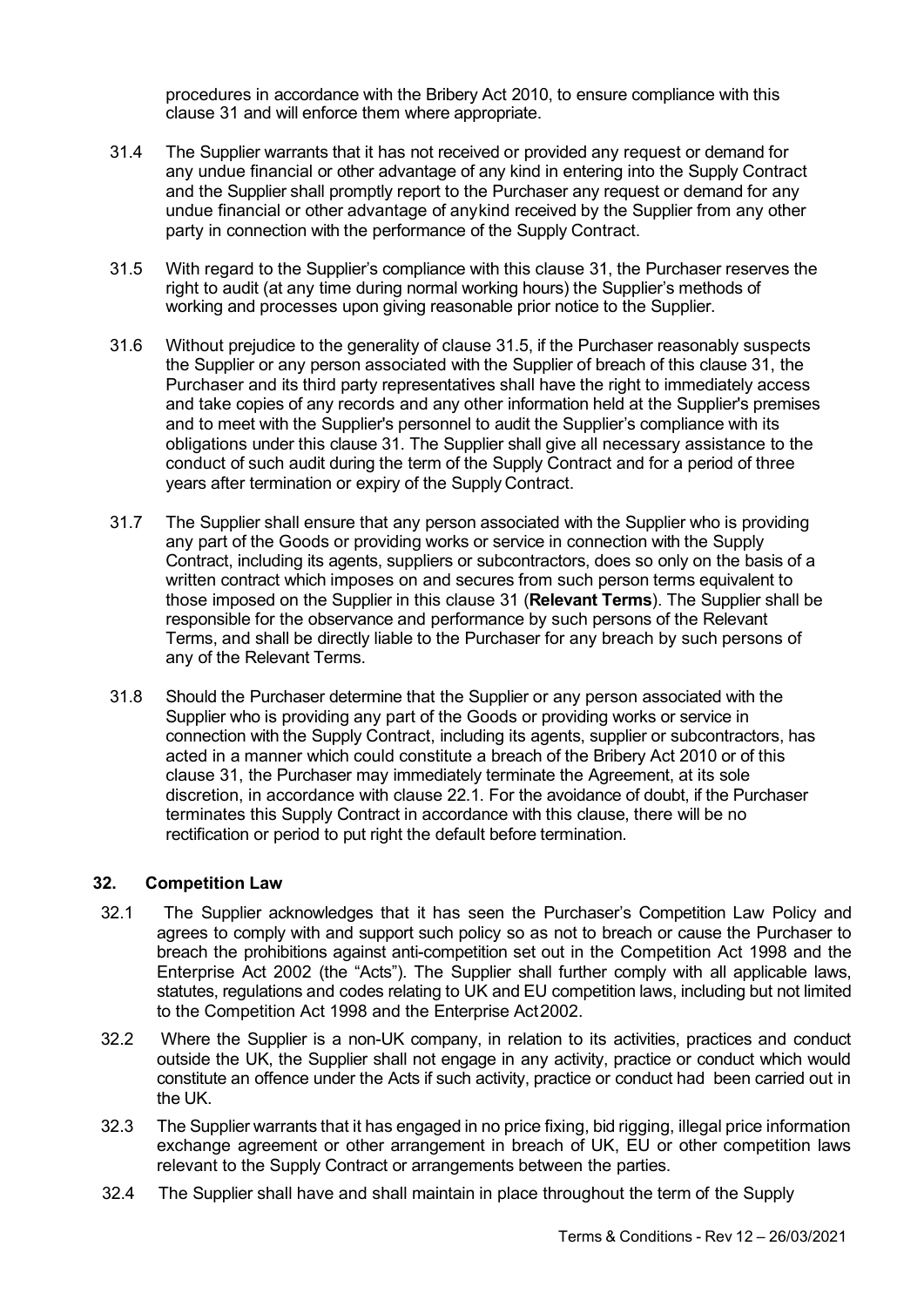Contract its own policies, procedures to ensure compliance with the Acts and will enforce such policies and procedures where appropriate.

- 32.5 With regard to the Supplier's compliance with this clause 32, the Purchaser reserves the right to audit (at any time during normal working hours) the Supplier's compliance with this clause 32 upon giving reasonable prior notice to the Supplier.
- 32.6 Without prejudice to the generality of clause 32, if the Purchaser reasonably suspects the Supplier or any person associated with the Supplier of breaching this clause 32, the Purchaser and its third party representatives shall have the right to immediately access and take copies of any records and any other information held at the Supplier's premises and to meet with the Supplier's personnel to audit the Supplier's compliance with its obligations under this clause 32. The Supplier shall give all necessary assistance to the conduct of such audit during the term of this Supply Contract and for a period of three years after termination or expiry of this Supply Contract.
- 32.7 The Supplier shall ensure that any person associated with the Supplier who is providing any part of the Supply Contract or providing works or service in connection with this Supply Contract, including its agents, suppliers or subcontractors, does so only on the basis of a written contract which imposes on and secures from such person terms equivalent to those imposed on the Supplier in this clause 32 (Relevant Terms). The Supplier shall be responsible for the observance and performance by such persons of the Relevant Terms, and shall be directly liable to the Purchaser for any breach by such persons of any of the Relevant Terms.
- 32.8 Should the Purchaser determine that the Supplier or any person associated with the Supplier who is providing any part of the Supply Contract or providing works or service in connection with this Supply Contract, including its agents, supplier or subcontractors, has acted in a manner which could constitute a breach of the Acts or of this clause 32, the Purchaser may immediately terminate the Supply Contract, at its sole discretion. For the avoidance of doubt, there will be no rectification or period to put right the default before termination in respect of a breach of clause 32.

# 33. Data Protection Law

- 33.1 The Supplier acknowledges that it has seen the Purchaser's Data Protection Policy and agrees to comply with and support such policy so as not to breach or cause the Purchaser to breach the General Data Protection Regulation (Regulation (EU) 2016/670) ("GDPR") and any equivalent legislation amending, supplementing or replacing the GDPR (together "Data Protection Law"). The Supplier shall further comply with all applicable laws, statutes, regulations and codes relating to data protection and information security including but not limited to Data Protection Law
- 33.2 The Supplier will ensure that any Goods and services supplied to the Purchaser under the Supply Contract will conform with the requirements of Data Protection Law. This clause 33 is in addition to, and does not relieve, remove or replace, the Supplier's obligations under Data Protection Law.
- 33.3 In this clause 33, "personal data", "data controller", "data processor", "data subject", "processing", "personal data breach" and other terms recognized under Data Protection Law, shall have the same meaning given thereunder.
- 33.4 Where the Supplier is a non-UK company, in relation to its activities, practices and conduct outside the UK, the Supplier shall not engage in any activity, practice or conduct which would constitute an offence under Data Protection Law if such activity, practice or conduct had been carried out in the UK.
- 33.5 The Supplier shall have and shall maintain in place throughout the term of this Supply Contract its own policies, procedures and safeguards to ensure compliance with Data Protection Law, and will enforce such policies and procedures where appropriate.
- 33.6 Where the Purchaser is acting as a data controller and the Supplier is acting as a data processor, the Supplier shall, in relation to any personal data belonging to the Purchaser that is processed in connection with the performance by the Supplier's obligations under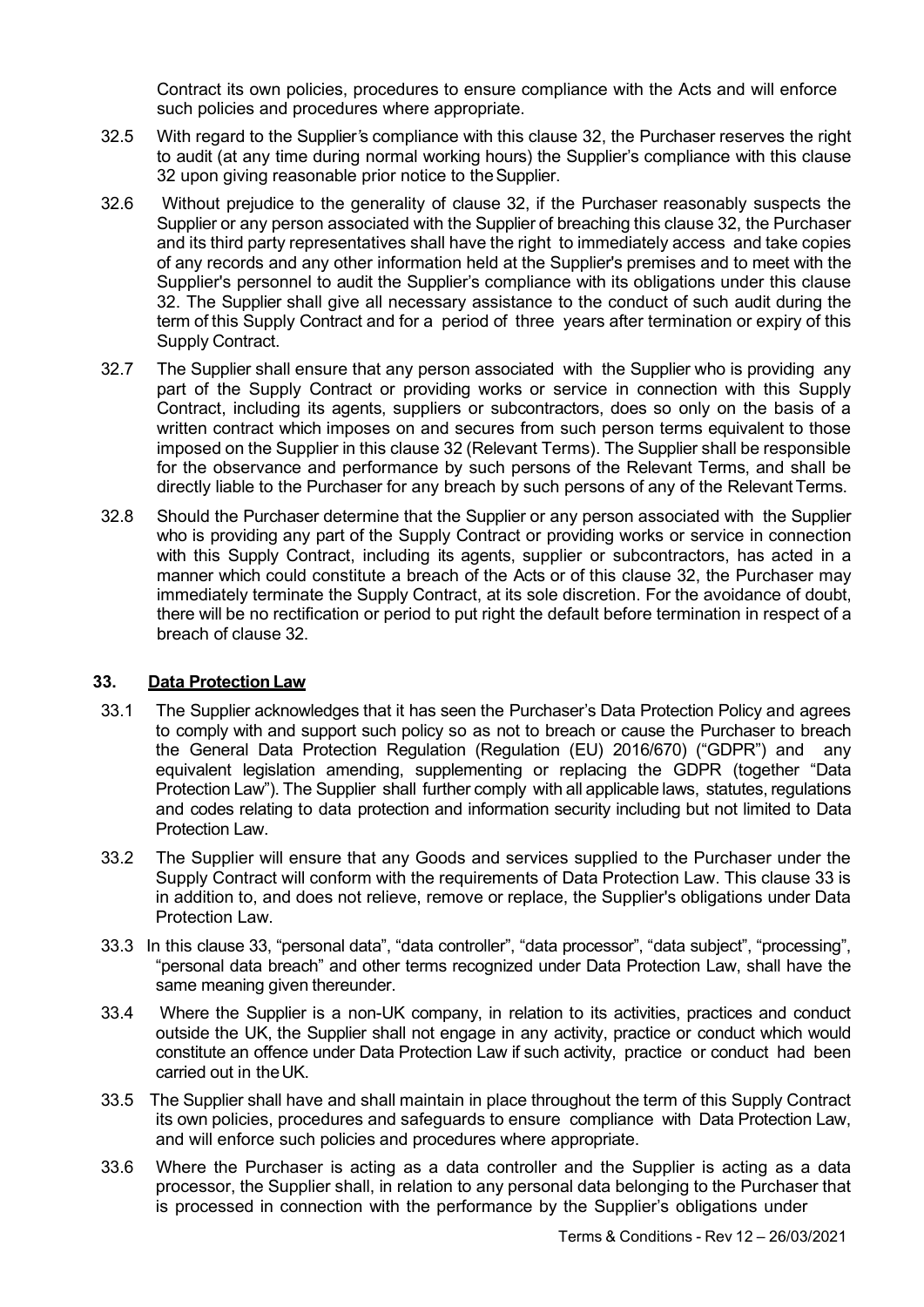### the Supply Contract:

- 33.6.1 process that personal data only on the written instructions of the Purchaser (including for the purposes of this Supply Contract) unless the Supplier is required by the laws of any member of the European Union or by the laws of the European Union applicable to the Supplier to process personal data ("Applicable Laws"). Where the Supplier is relying on laws of a member of the European Union or European Union law as the basis for processing personal data, the Supplier shall promptly notify the Purchaser of this before performing the processing required by the Applicable Laws unless those Applicable Laws prohibit the Supplier from so notifying the Purchaser;
- 33.6.2 ensure that it has in place appropriate technical and organisational measures to protect against unauthorised or unlawful processing of that personal data and against accidental loss or destruction of, or damage to, that personal data, appropriate to the harm that might result from the unauthorised or unlawful processing or accidental loss, destruction or damage and the nature of the personal data to be protected, having regard to the state of technological development and the cost of implementing any measures (those measures may include, where appropriate, pseudonymising and encrypting personal data, ensuring confidentiality, integrity, availability and resilience of its systems and services, ensuring that availability of and access to personal data can be restored in a timely manner after an incident, and regularly assessing and evaluating the effectiveness of the technical and organisational measures adopted by it);
- 33.6.3 ensure that all personnel who have access to and/or process that personal data are obliged to keep the personal data confidential;
- 33.6.4 not transfer that personal data outside of the European Economic Area unless the prior written consent of the Purchaser has been obtained and the following conditions are fulfilled:
	- (a) the Supplier has provided appropriate safeguards in relation to the transfer;
	- (b) the data subject has enforceable rights and effective legal remedies;
	- (c) the Supplier complies with its obligations under the Data Protection Law by providing an adequate level of protection to that personal data; and
	- (d) the Supplier complies with reasonable instructions notified to it in advance by the Purchaser with respect to the processing of that personal data;
	- (e) assist the Purchaser in responding in a timely manner to any request from a data subject and in ensuring compliance with its obligations under the Data Protection Law with respect to security, breach notifications, impact assessments and consultations with supervisory authorities or regulators;
	- (f) notify the Purchaser without undue delay on becoming aware of a personal data breach in respect of that personal data;
	- (g) at the written direction of the Purchaser, delete or return to the Purchaser that personal data and all copies thereof on termination of the Supply Contract unless and to the extent required by Applicable Laws to store that personal data; and
	- (h) maintain complete and accurate records and information to demonstrate its compliance with Data Protection Legislation and this clause 33 and allow for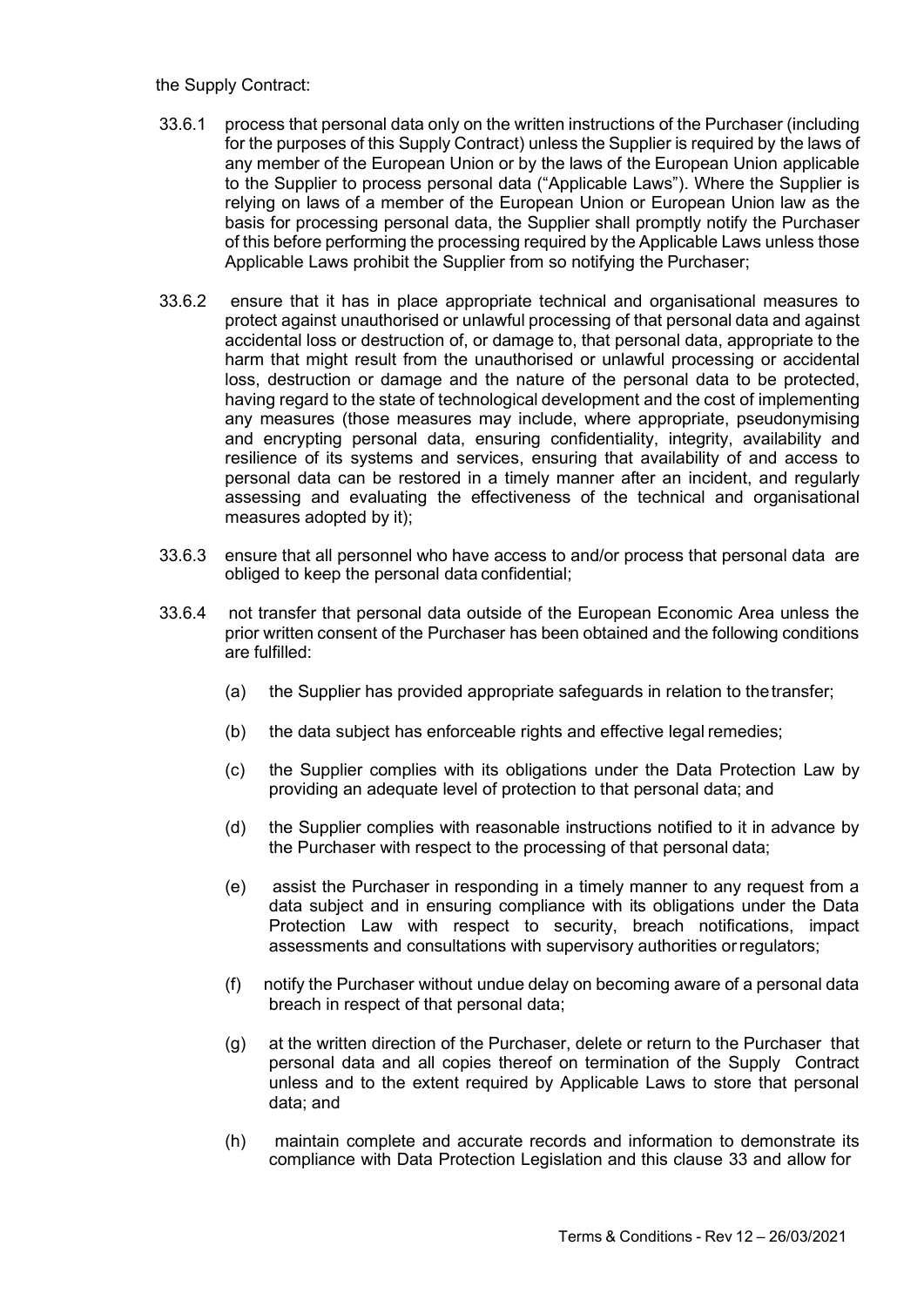audits in respect of such compliance by the Purchaser or the Purchaser's designated auditor.

- 33.7 Subject to the conditions of this clause 33, the Purchaser consents to the Supplier appointing such third parties as are necessary for the purposes of performing this Supply Contract and such third parties will act as sub-processors of the personal data under this Supply Contract. The Supplier confirms that it has entered or (as the case may be) will enter into a written agreement with the sub-processor incorporating terms which are no less onerous than those set out in this clause 33. The Supplier shall notify the Purchaser in writing of the appointment of any sub-processor. The Supplier shall remain fully liable to the Purchaser for all acts or omissions of any third-party processor appointed by it pursuant to this clause 33.
- 33.8 The Supplier warrants that it will maintain and provide to the Purchaser within three working days of a written request, the Supplier's record of all categories of processing activities carried out on behalf of the Purchaser, as set forth in Article 30(2) of the GDPR.
- 33.9 The Supplier warrants that it has in place technical and organisational measures to comply with Data Protection Legislation and that it will provide to the Purchaser within three working days of a written request a statement setting out the Supplier's then current technical and organisational measures that comply with Data Protection Law.
- 33.10 If the Purchaser reasonably suspects the Supplier or any person associated with the Supplier of breaching this clause 33, the Purchaser and its third party representatives shall have the right to immediately access and take copies of any records and any other information held at the Supplier's premises and to meet with the Supplier's personnel to audit the Supplier's compliance with its obligations under this clause 33. The Supplier shall give all necessary assistance to the conduct of any audit under this clause 33 during the term of this Supply Contract and for a period of three years after termination or expiry of this Supply Contract. The cost of the audit will be recoverable by the Purchaser from the Supplier in the event that it's found that there is a breach of Data Protection Law.
- 33.11 The Purchaser may require the Supplier to audit its sub-processors to the Purchaser's reasonable satisfaction where the Supplier cannot provide audit findings of its subprocessors within the previous twelve (12) months that demonstrates compliance with the requirements of this clause 33 to the Purchaser's or a data protection authority's reasonable satisfaction.
- 33.12 The Supplier shall ensure that any person associated with the Supplier who is providing any part of the Supply Contract or providing works or service in connection with this Supply Contract, including its agents, suppliers or subcontractors, does so only on the basis of a written contract which imposes on and secures from such person terms equivalent to those imposed on the Supplier in this clause 33 (Relevant Terms). The Supplier shall be responsible for the observance and performance by such persons of the Relevant Terms, and shall be directly liable to the Purchaser for any breach by such persons of any of the Relevant Terms.
- 33.13 Should the Purchaser determine that the Supplier or any person associated with the Supplier who is providing any part of the Supply Contract or providing works or service in connection with this Supply Contract, including its agents, supplier or subcontractors, has acted in a manner which could constitute a breach of Data Protection Law or of this clause 33, the Purchaser may immediately terminate the Supply Contract, at its sole discretion. For the avoidance of doubt, there will be no rectification or period to put right the default before termination in respect of a breach of clause 33.
- 33.14 The Supplier acknowledges that it shall keep the Purchaser indemnified against any losses or liabilities which the Purchaser may suffer or incur due to the Supplier's or its subprocessor's breach of the provisions of this clause 33.